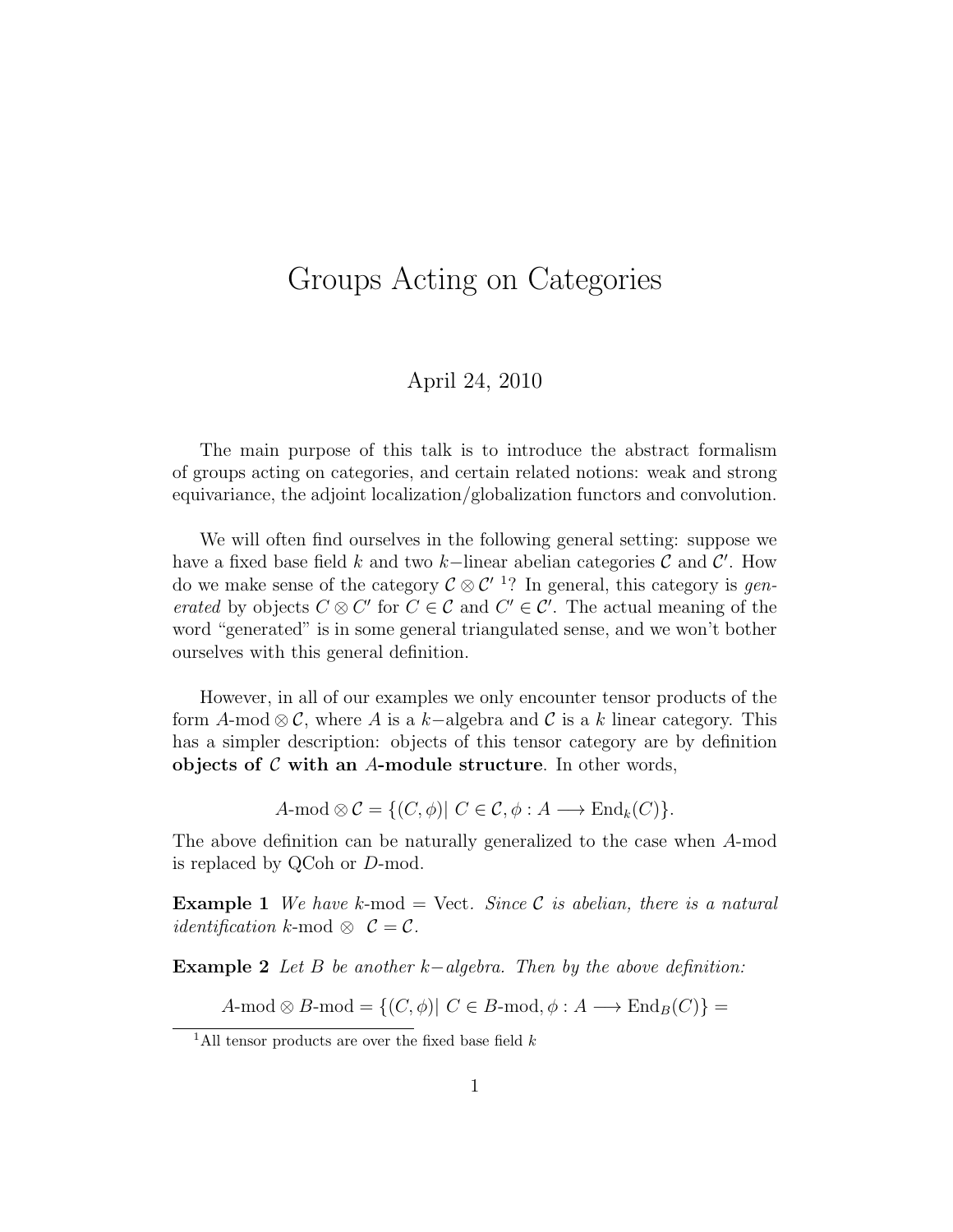$=\{(C, \phi, \phi')|\ C \in \text{Vect}, \phi: A \longrightarrow \text{End}_k(C), \phi': B \longrightarrow \text{End}_k(C)$ such that  $\phi$  and  $\phi'$  commute} =  $(A \otimes B)$ -mod.

**Example 3** Given  $M \in A$ -mod and  $C \in C$ , let us show how to form the object  $M \otimes C \in A$ -mod $\otimes C$ . By definition, M is a vector space endowed with a morphism of algebras  $A \longrightarrow \text{End}_k(M)$ . Then we simply form the object  $M \otimes C \in$  Vect  $\otimes C = C$ , and let the action map be:

$$
A \longrightarrow \text{End}_{k}(M) \otimes \text{Id}_{C} \subset \text{End}_{k}(M \otimes C).
$$

Let G be a group scheme and let C be an abelian category. A weak action of  $G$  on  $\mathcal C$  is a functor:

$$
\operatorname{act}^* : \mathcal{C} \longrightarrow \operatorname{QCoh}_G \otimes \mathcal{C},
$$

which is *unital*:

$$
\operatorname{act}^*|_{1 \hookrightarrow G} = \operatorname{Id} : \mathcal{C} \longrightarrow \mathcal{C},\tag{1}
$$

and multiplicative, in the sense that we are given an identification between the two compositions of the following diagram:

$$
\begin{array}{ccc}\n\mathcal{C} & \xrightarrow{\operatorname{act}^*} & \operatorname{QCoh}_G \otimes \mathcal{C} \\
\operatorname{act}^* & & \downarrow^{\operatorname{Id} \otimes \operatorname{act}^*} \\
\operatorname{QCoh}_G \otimes \mathcal{C} & \xrightarrow{\operatorname{mult}^* \otimes \operatorname{Id}} & \operatorname{QCoh}_G \otimes \operatorname{QCoh}_G \otimes \mathcal{C}.\n\end{array} \tag{2}
$$

We can generalize the above to the case when  $G$  is a group ind-scheme. A weak action of  $G$  on  $\mathcal C$  consists of functors:

$$
\operatorname{act}^*|_S : \mathcal{C} \longrightarrow \operatorname{QCoh}_S \otimes \mathcal{C},\tag{3}
$$

functorially in  $S \stackrel{\varphi}{\longrightarrow} G$ . We further ask act<sup>\*</sup> to be unital and multiplicative, by analogy with (1) and (2). Alternatively, the datum of (3) is the same as asking for an S-linear action of  $G(S)$  on  $\mathrm{QCoh}_S \otimes \mathcal{C}$ , functorially in  $S \stackrel{\varphi}{\longrightarrow} G$ .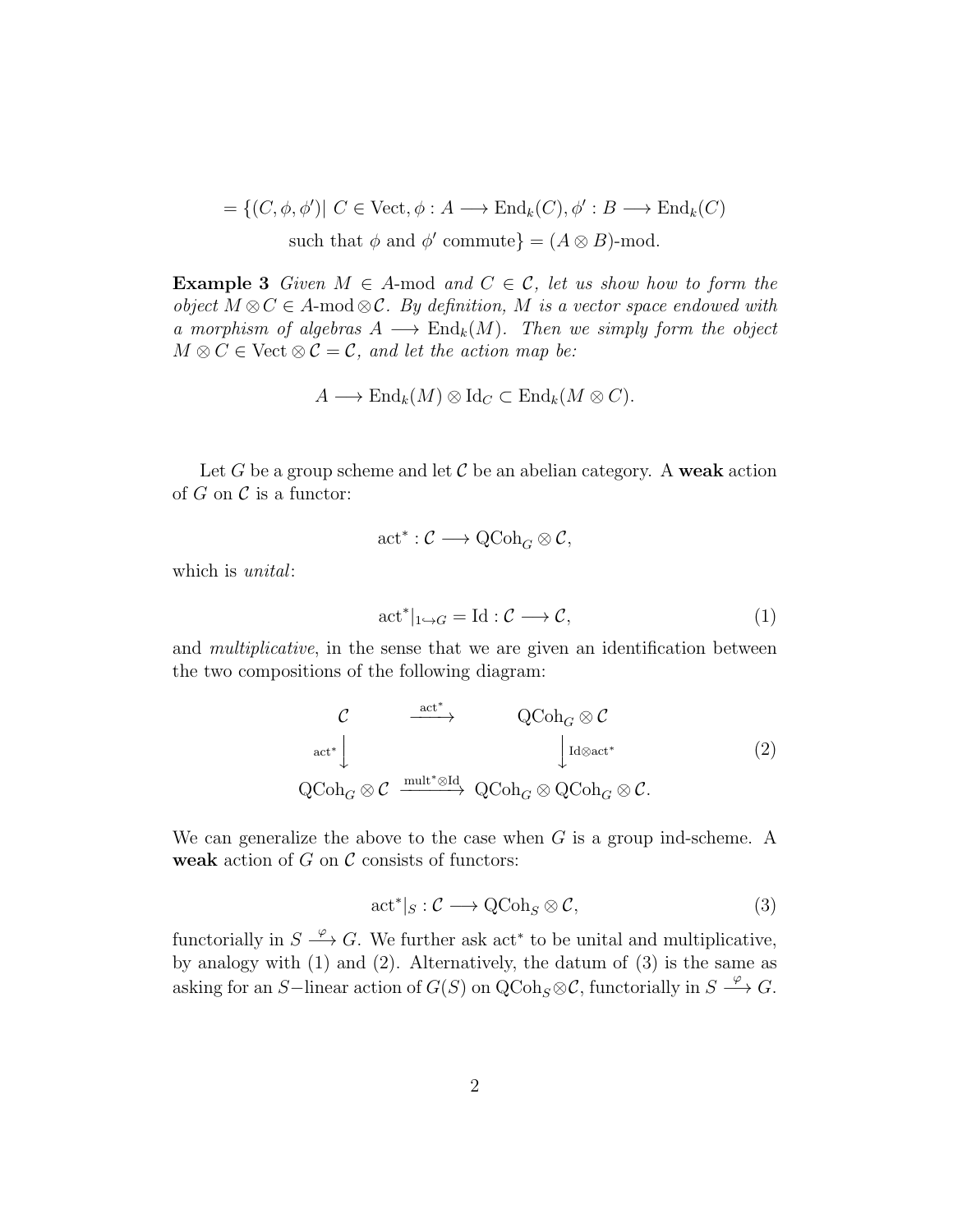**Example 4** The trivial weak action of G on C is

 $\mathrm{triv}^*|_S : \mathcal{C} \longrightarrow \mathrm{QCoh}_S \otimes \mathcal{C}, \quad C \longrightarrow \mathcal{O}_S \otimes C.$ 

To get an idea of how the object  $\mathcal{O}_S \otimes C$  looks like, see Example 3.

**Example 5** Let A be a topological associative algebra, acted on by  $G$ . This induces a weak G action on the category A-mod of discrete A modules. In particular, when  $A = U(\mathfrak{g})$  this gives a weak action of G on  $\mathfrak{g}\text{-mod}$ .

**Example 6** Let  $Y$  be an ind-scheme, acted on by  $G$ . This induces a weak G action on the category QCoh<sup>\*</sup>(Y). If  $\mathcal{Y} = \text{Spec } A$  is affine, this reduces to the previous example.

Given a weak action of G on a category C, we say that an object  $C \in \mathcal{C}$ is weakly equivariant if it comes equipped with an isomorphism:

$$
act^*(C) \cong triv^*(C)
$$
 (4)

This should be perceived as a functorial family of isomorphisms  $\text{act}^*(C)|_S \cong$ triv<sup>\*</sup>(C)|s for all  $\varphi : S \longrightarrow G$ , respecting the unit and associativity constraints. We write  $\mathcal{C}^{w,G}$  for the category of weakly equivariant objects.

**Example 7** For the trivial action of G on Vect, the category Vect<sup>w,G</sup> is precisely the category of G−representations (vector spaces V equipped with a  $map G \longrightarrow GL_k(V)$ .

Example 8 In the setting of Example 5, we have

$$
Ob(A-mod)^{w,G} = \{ (M \in A\text{-mod}, \xi : G \longrightarrow Aut(M) \},
$$
 (5)

such that:

$$
M \xrightarrow{a} M
$$
  
\n
$$
\xi(g) \downarrow \qquad \qquad \downarrow \xi(g)
$$
  
\n
$$
M \xrightarrow{g \cdot a} M
$$
  
\n(6)

for any  $a \in A, g \in G$ . This map  $\xi$  is precisely what one needs to trivialize the module M over G.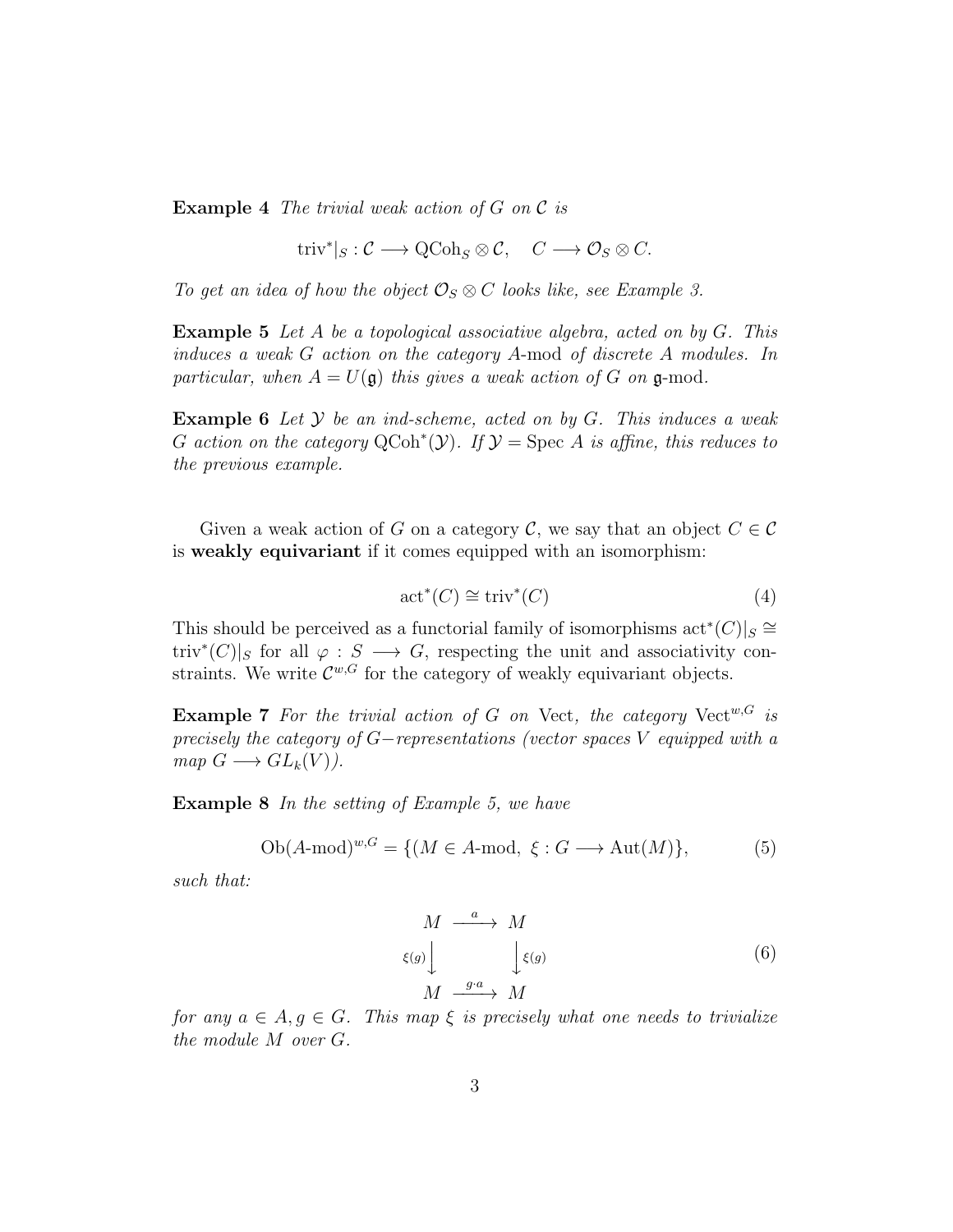For a group ind-scheme G, we let  $G^{(1)} = Spf(\mathbb{C} \oplus \varepsilon \cdot \mathfrak{g}^*)$  denote the first infinitesimal neighborhood of the unit  $1 \in G$ , and we let  $\widehat{G}_1$  be the formal completion of G at the unit. A weak action of G on  $\mathcal C$  is called **strong** if either of the following equivalent conditions are satisfied:

- We are given have functorial isomorphisms between the functors  $(3)$ for any pair of infinitesimally close points  $\varphi, \varphi' : S \longrightarrow G$ , satisfying certain compatibility conditions.
- We are given functorial trivializations of the functor (3) for any  $\varphi$ :  $S \longrightarrow \hat{G}_1$ , respecting the unit, the multiplication, and the adjoint action of G on  $\hat{G}_1$ .

**Remark 1** The second condition above is actually equivalent to a weaker version. It is enough to be given a trivialization not on  $\widehat{G}_1$ , but on  $G^{(1)}$ :

$$
\operatorname{act}|_{G^{(1)}} \cong \operatorname{triv}|_{G^{(1)}},\tag{7}
$$

which is compatible with the unit and the Lie algebra structure. This is why strong actions are sometimes called **infinitesimally trivial**.

In this strong case, if we have a weakly equivariant object  $C \in \mathcal{C}^{w,G}$ , then (4) and (7) give us two isomorphisms:

$$
\mathrm{act}^*(C)|_{G^{(1)}} \cong \mathrm{triv}^*(C)|_{G^{(1)}}.
$$

If these isomorphisms coincide, then we call  $C$  a **strongly equivariant** object. We denote the subcategory of strongly equivariant objects by  $\mathcal{C}^G$ .

**Example 9** For the trivial action of G on Vect, the category Vect<sup>G</sup> is just the category of  $G/G_0$ -representations, where  $G_0$  is the connected component of the identity in G.

Example 10 Let G be a group ind-scheme acting on a topological associative algebra A via a map  $G \longrightarrow Aut(A)$ , whose derivative is:

$$
\mathfrak{g}\longrightarrow \mathrm{Der}(A).
$$

We claim that the induced action of G on A-mod from Example 5 is strong if and only if the above Lie algebra map factors through the algebra of inner derivations via a G−equivariant morphism  $\zeta$ :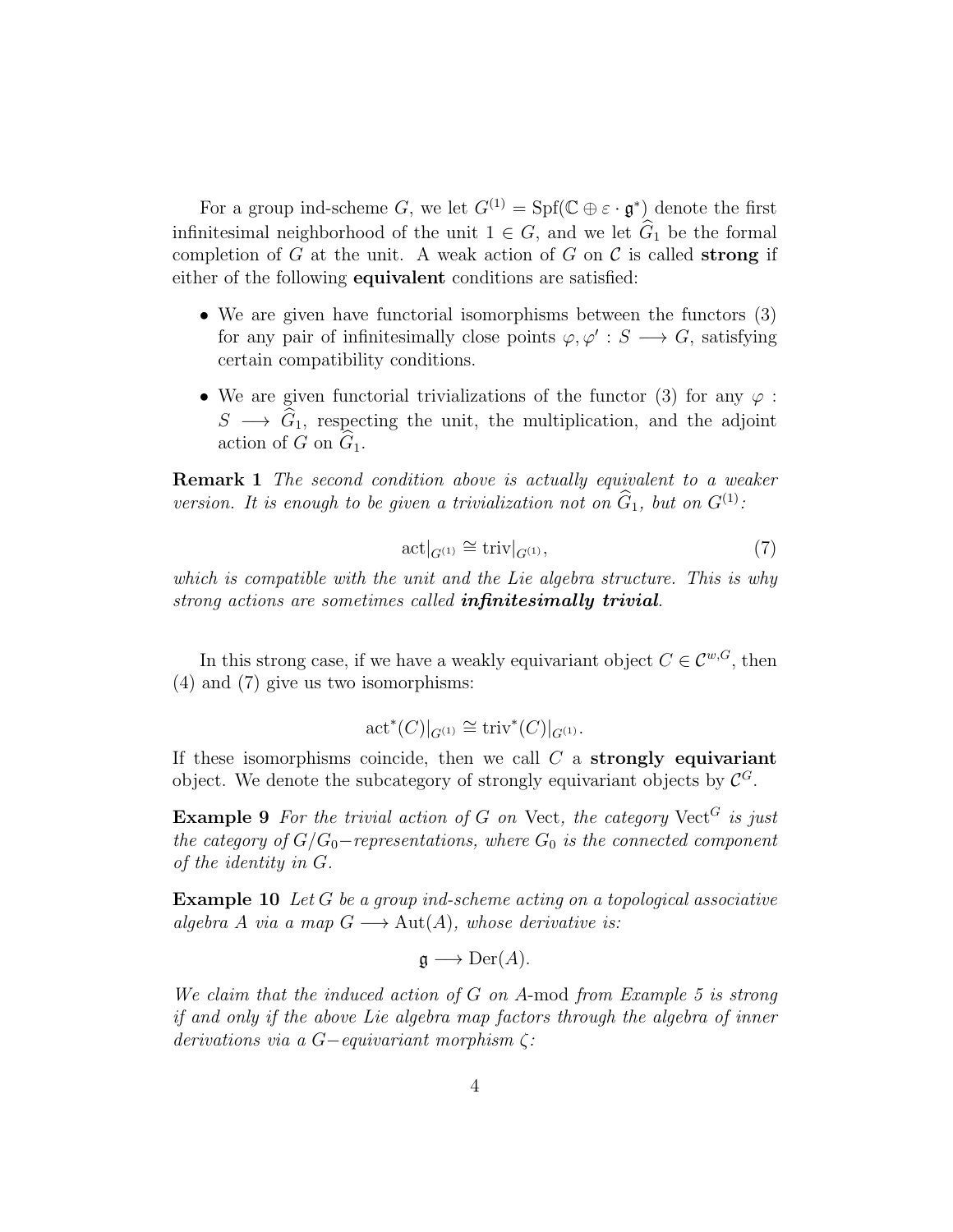$$
\mathfrak{g} \longrightarrow \mathrm{Der}(A) \tag{8}
$$
\n
$$
\sum_{A}^{\mathfrak{g}} \longrightarrow \text{Inner}
$$

The objects of  $(A\text{-mod})^G$  are pairs as in (5) such that the diagram commutes:

$$
\mathfrak{g} \xrightarrow{d\xi} \text{End}(M) \tag{9}
$$
\n
$$
\zeta \downarrow \qquad \qquad \text{action}
$$

**Example 11** If  $A = U(\mathfrak{g})$ , then condition (8) holds automatically, so we can try to figure out how weak and strong equivariant g-modules look like. By Example 8, we know that weakly equivariant modules are pairs of a  $\mathfrak{g}\text{-module}$  $a : \mathfrak{g} \longrightarrow \text{End}(M)$  and a group homomorphism  $\xi : G \longrightarrow \text{Aut}(M)$ . Diagram (6) precisely requires that:

$$
a([x, y]) \cdot m = [d\xi(x), a(y)] \cdot m,\tag{10}
$$

for all  $x, y \in \mathfrak{g}, m \in M$ . Therefore,

Ob
$$
(\mathfrak{g}\text{-mod})^{w,G} = \{M \in \mathfrak{g}\text{-mod}, \xi : G \longrightarrow \text{Aut}(M)\},
$$

which satisfy property (10). For strongly equivariant objects, relation (9) forces  $a = d\xi$ , and therefore:

$$
Ob(\mathfrak{g}\text{-mod})^G = G\text{-mod}.
$$

Example 12 Let G be a group scheme acting on a smooth affine scheme of finite type Y. Then  $D\text{-mod}(\mathcal{Y}) = \mathcal{D}_{\mathcal{Y}}$ -mod, and we are in the situation of Example 10. As we have seen there, the corresponding action of G on  $\mathcal{D}_{\mathcal{V}}$ -mod is strong if and only if its derivative

$$
\mathfrak{g}\longrightarrow \mathrm{Der}(\mathcal{D}_\mathcal{Y})
$$

factors through  $\mathcal{D}_{\mathcal{Y}}$ . But the factor map is precisely the derivative  $\mathfrak{g} \longrightarrow \mathcal{D}_{\mathcal{Y}}$ of the action of  $G$  on  $Y$  we started with! The same claim holds in the more general setting of a group ind-scheme acting on a smooth ind-scheme, but we haven't yet defined the relevant categories.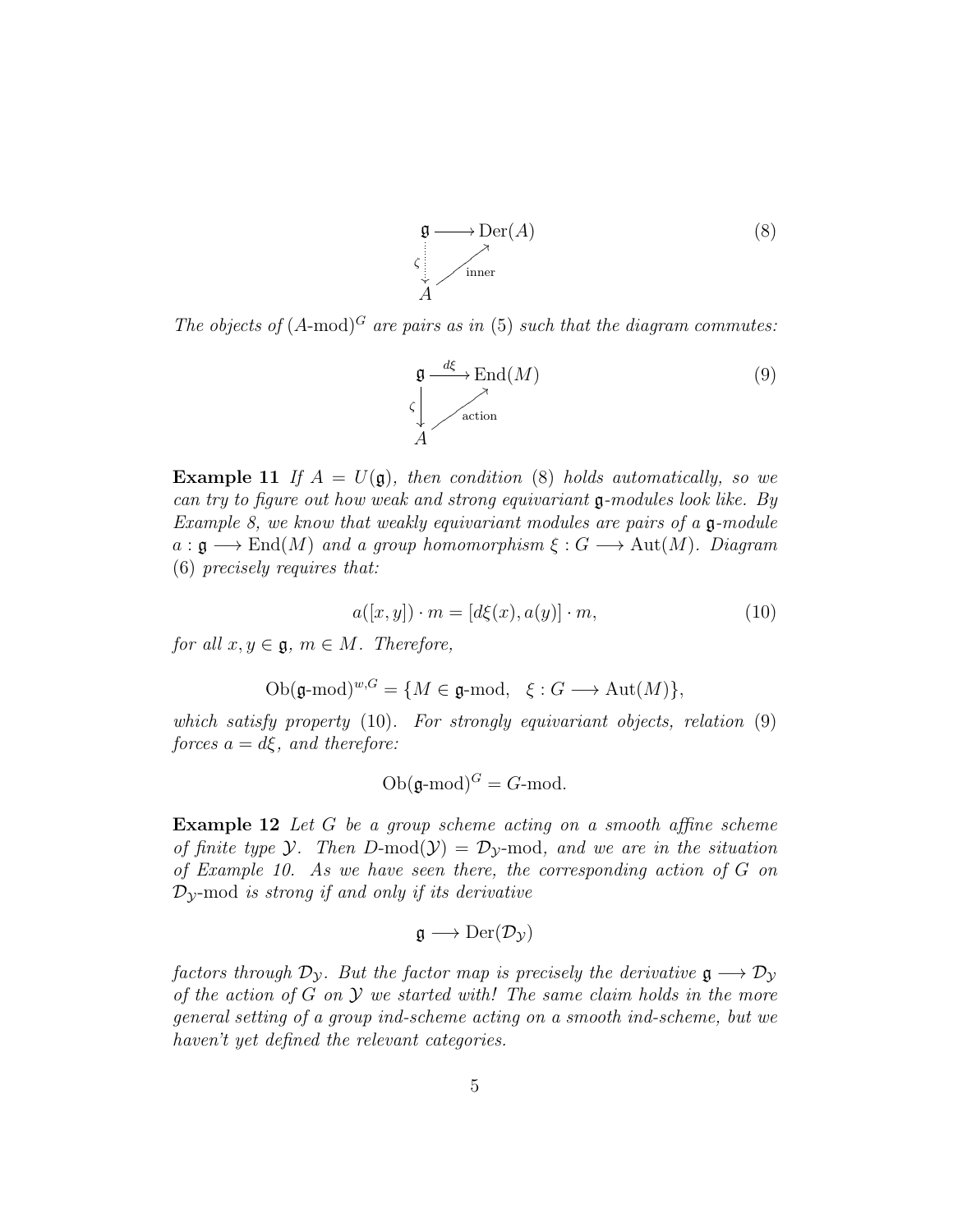The above two examples are quite closely related. Indeed, in the setup of Example 12 we have the natural localization and globalization functors:

$$
\mathfrak{g}\text{-mod} \xrightarrow{\text{loc}} D\text{-mod}(\mathcal{Y}), \quad \text{loc}(V) = \mathcal{D}_{\mathcal{Y}} \otimes_{\mathfrak{g}} V,
$$
  

$$
D\text{-mod}(\mathcal{Y}) \xrightarrow{\Gamma} \mathfrak{g}\text{-mod}, \quad \Gamma(\mathcal{M}) = \Gamma(\mathcal{Y}, \mathcal{M}).
$$

The globalization Γ is the right adjoint of the localization loc, and both functors respect the strong G−actions on the categories in question. This means that the action maps (3) are compatible with these functors, as is the identitication (7).

**Example 13** Let  $K \subset G$  be a pair of group ind-schemes. We can take the category  $\mathfrak g$ -mod, and the restricted action of K to this category. Then:

$$
\mathfrak{g}\text{-mod}^K \cong (\mathfrak{g}, K)\text{-mod},
$$

where the category on the right denotes Harish-Chandra modules.

In the next lecture, we will also need a *twisted* version of the above. Namely, suppose we have a central extension  $0 \longrightarrow \mathbb{C} \longrightarrow \mathfrak{g}' \longrightarrow \mathfrak{g} \longrightarrow 0$ , which induces an extension of the formal completions at the unit:

$$
1 \longrightarrow \widehat{\mathbb{C}} \longrightarrow \widehat{G}'_1 \longrightarrow \widehat{G}_1 \longrightarrow 1
$$

The object on the left denotes the completion of  $\mathbb C$  at 0. The weak notions of action and equivariance stay the same as before. Now suppose our weak action of G on C comes with a trivializion  $\alpha$  on  $\hat{G}'_1$ . If this trivialization satisfies:

$$
\Psi: \operatorname{triv}_{\widehat{\mathbb{C}}}^* \stackrel{\alpha|_{\widehat{\mathbb{C}}}}{\cong} \operatorname{act}_{\widehat{\mathbb{C}}}^* \cong \operatorname{triv}_{\widehat{\mathbb{C}}}^*, \qquad \Psi(1 \otimes \mathcal{C}) = e^t \otimes \mathcal{C}, \qquad (11)
$$

for all  $f(t) \in \mathcal{O}_{\widehat{\mathbb{C}}} = \mathbb{C}[[t]],$  then we call the action **twisted strong** <sup>2</sup>.

We would like to define twisted strongly equivariant objects now, but we can only do so for a subgroup  $H \subset G$  over which the central extension of Lie algebras splits. For  $X \in \mathcal{C}^{w,H}$ , we have two trivializations of it to  $\hat{H}'_1$ : one provided by (4) and one provided by the trivialization to  $\hat{G}'_1$  of the previous

<sup>&</sup>lt;sup>2</sup>The second isomorphism above just reflects the fact that the map  $\hat{\mathbb{C}} \longrightarrow \hat{G}_1$  is trivial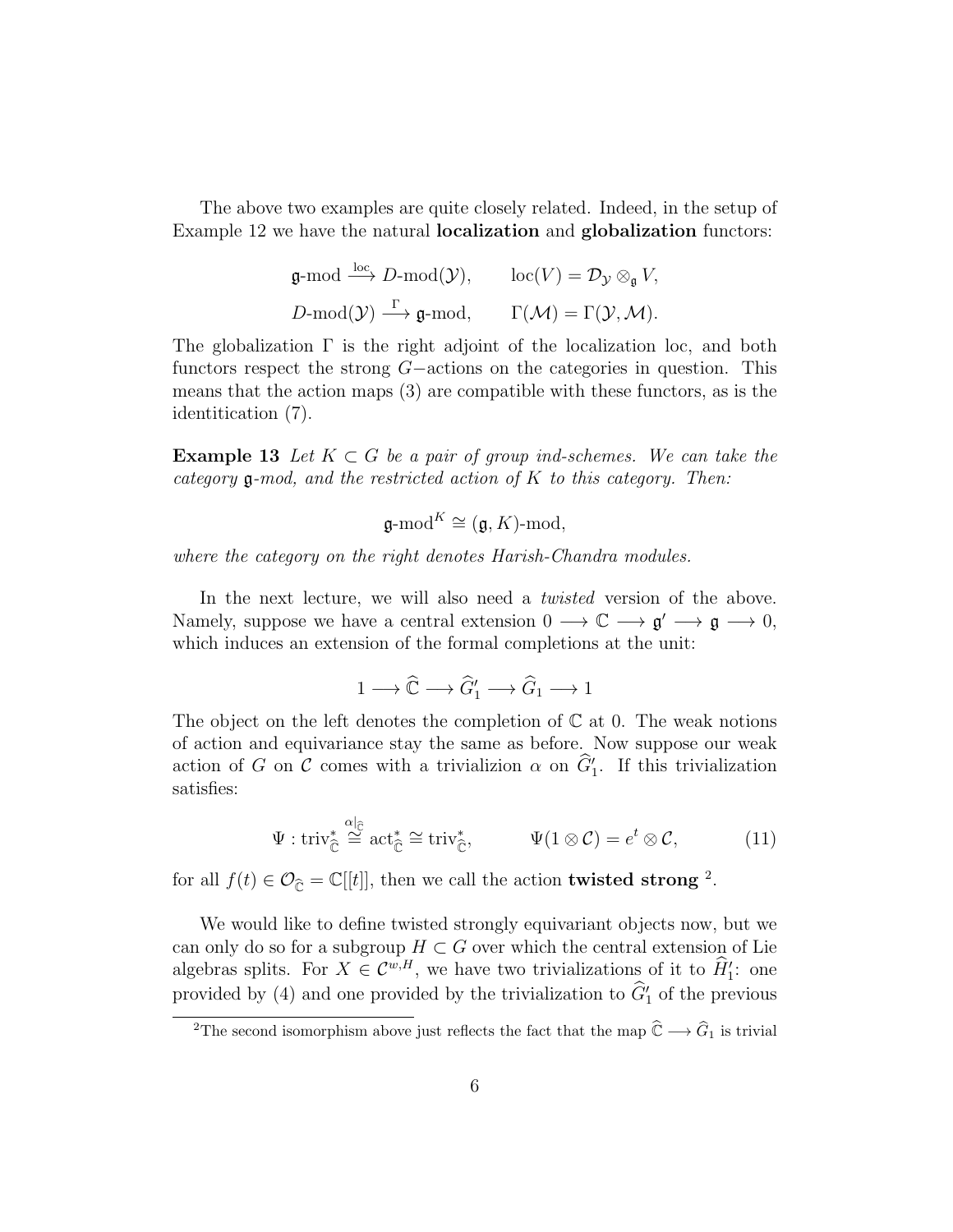paragraph. If these two trivializations satisfy relation (11) (in particular, if their composition comes from  $\mathbb{C}$ ), then we call X a twisted strongly H−equivariant object.

Throughout the above discussion, we have mostly dealt with a weak/strong action of G on an abelian category  $\mathcal{C}$ . However, this always induces a weak/strong action on the category of complexes  $\mathbf{C}(\mathcal{C})$ , and from there to a weak/strong action on the derived categories  $\mathbf{D}(\mathcal{C}), \mathbf{D}^+(\mathcal{C}), \mathbf{D}^-(\mathcal{C}), \mathbf{D}^b(\mathcal{C})$ . In fact, many important constructions (such as convolution) work best at the level of the derived categories.

To go on any further, we have to define D−modules on an ind-scheme Y. Today we will only present the general idea, sweeping the categorical details under the rug until a future date. We always assume our ind-scheme is *good*, i.e. that we can write it as:

$$
\mathcal{Y}=\varinjlim_{i}\mathcal{Y}_{i},
$$

where  $\mathcal{Y}_i$  are schemes (possibly of infinite type) such that:

$$
\mathcal{Y}_i = \varprojlim_j \mathcal{Y}_{ij},\tag{12}
$$

where  $\mathcal{Y}_{ij}$  are schemes of finite type. The definition of "good" further requires that the injective limit is defined via closed embeddings  $\psi_{ii'} : \mathcal{Y}_i \hookrightarrow \mathcal{Y}_{i'}$ (for  $i < i'$ ), that the ideal of  $\mathcal{Y}_i$  inside  $\mathcal{Y}_{i'}$  is finitely generated, and that the projective limit is given with respect to smooth, surjective morphisms  $\phi_{jj'}^i : \mathcal{Y}_{ij'} \to \mathcal{Y}_{ij}$  (for  $j' > j$ ).

We define the category of  $D$ -modules on the scheme  $(12)$  by:

$$
D\text{-mod}(\mathcal{Y}_i):=\varprojlim_j D\text{-mod}(\mathcal{Y}_{ij}),
$$

with respect to the maps  $\phi_{jj'*}^i$ . Then we define the category of D-modules on the good ind-scheme  $\mathcal Y$  as:

$$
D\text{-mod}(\mathcal{Y}) := \varprojlim_{i} D\text{-mod}(\mathcal{Y}_{i}),\tag{13}
$$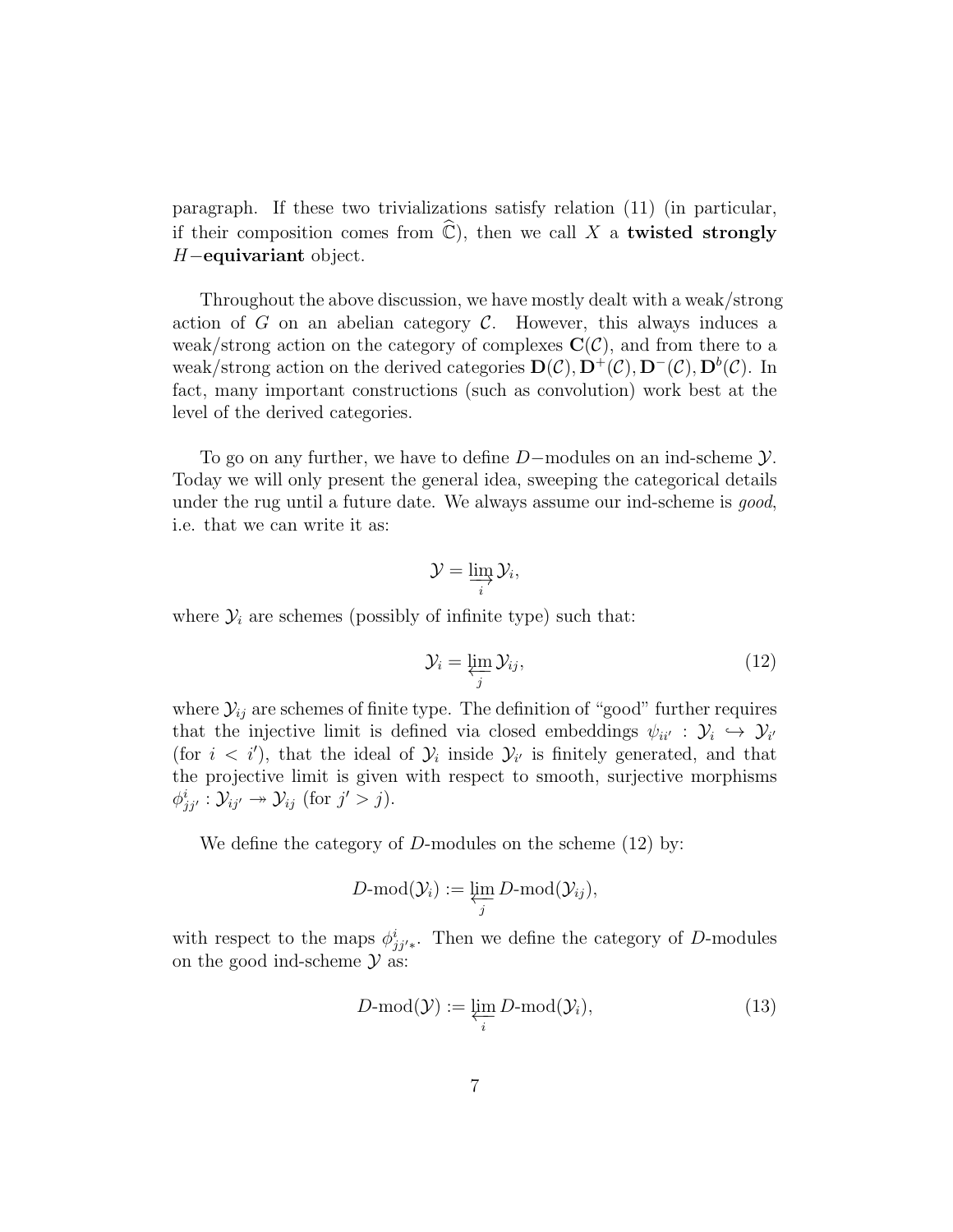with respect to the maps  $\psi^{ii'}$ . The detail we are sweeping under the rug is the definition of these maps, but it's not hard to believe that they are somehow induced from the closed embeddings  $\psi^{ii'}$ .

Now suppose  $G$  is a group ind-scheme acting strongly on an abelian category  $\mathcal{C}$ . We will now define twisted products and convolution, but we need to make a compromise: though all the subsequent results hold for group indschemes  $G$ , we can so far only state them rigorously for a group scheme  $G$ . Therefore, we define the **twisted product** functor as:

$$
D\text{-mod}(G) \times C \longrightarrow D\text{-mod}(G) \otimes C,
$$
  

$$
(\mathcal{S}, X) \longrightarrow \widetilde{\mathfrak{B}X} := \mathcal{S} \otimes_{\mathcal{O}_G} \text{act}_G^*(X).
$$

The fact that the action of G on C is strong implies the fact that the objects  $\text{act}^*(X)$  come equipped with a connection along G. In other words, they naturally sit inside  $D\text{-mod}(G)\otimes\mathcal{C}$ , and thus the above tensor product makes sense as a *tensor product of D-modules*.

The projection  $\pi: G \longrightarrow \mathsf{pt}$  induces a push-forward map:

$$
\pi_* = H_{\text{DR}}(G, \cdot) : D\text{-mod}(G) \longrightarrow D\text{-mod}(\text{pt}) = \text{Vect},
$$

and therefore naturally a functor we denote by the same letter:

$$
H_{\mathrm{DR}}(G,\cdot): D\text{-}\mathrm{mod}(G)\otimes \mathcal{C}\longrightarrow \mathcal{C}.
$$

This finally gives rise to the convolution functor:

$$
D\text{-mod}(G) \times C \longrightarrow C,
$$
  

$$
S * C := H_{DR}(G, \mathcal{S} \widetilde{\boxtimes} C).
$$

Finally, let us note that the natural setting for this whole construction is at the level of the derived categories:

$$
\mathbf{D}^+(D\text{-mod}(G)) \times \mathbf{D}^+(\mathcal{C}) \stackrel{*}{\longrightarrow} \mathbf{D}^+(\mathcal{C}).
$$

The above discussion also has equivariant versions: first of all, let us start with a subgroup  $H \subset G$ . Our first goal is to produce an equivariant convolution functor: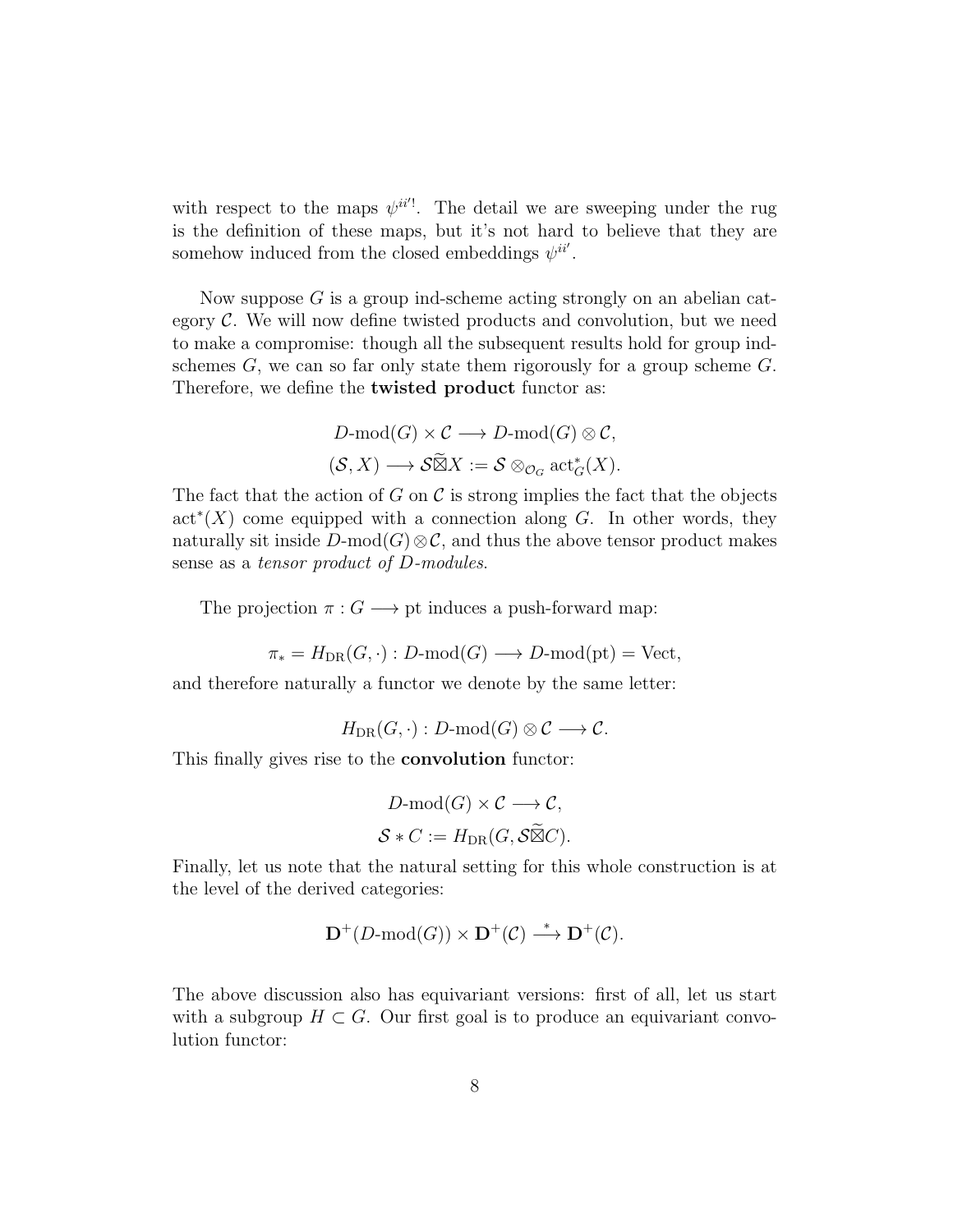$$
\mathbf{D}^+(D\text{-mod}(G))^H \times \mathbf{D}^+(\mathcal{C})^H \longrightarrow \mathbf{D}^+(\mathcal{C}).\tag{14}
$$

In the left, we take equivariant modules with respect to the action of H on G by right multiplication. We have the following proposition:

**Proposition 1** For any reasonable ind-scheme  $\mathcal{Y}$  acted on by a group indscheme H, there is a natural equivalence of categories:

$$
\mathbf{D}(D\text{-mod}(\mathcal{Y}))^H \cong \mathbf{D}(D\text{-mod}(\mathcal{Y}/H)).
$$

The isomorphism is given by pull-back under the projection map  $\mathcal{Y} \longrightarrow \mathcal{Y}/H$ .

With this, defining a functor (14) becomes equivalent to defining:

$$
\mathbf{D}^+(D\text{-mod}(G/H)) \times \mathbf{D}^+(\mathcal{C})^H \longrightarrow \mathbf{D}^+(\mathcal{C}).\tag{15}
$$

Given  $\mathcal{S} \in \mathbf{D}^{+}(D\text{-mod}(G/H))$  and  $X \in \mathbf{D}^{+}(\mathcal{C})^H$ , we can form their twisted product over  $H$ :

$$
\mathcal{S}\widetilde{\boxtimes}_H X := \mathcal{S} \otimes_{\mathcal{O}_{G/H}} \mathrm{act}_{G}^*(X) \in \mathbf{D}^+(D\text{-}\mathrm{mod}(G/H)) \otimes \mathcal{C}.
$$
 (16)

The above makes sense because the object  $\operatorname{act}^*_{G}(X)$  is strongly  $H$ -equivarient, and thus can be descended to a D-module on  $G/H$  (tensor C). The desired convolution  $S \times X$  of (15) is then just the push-forward under  $G/H \longrightarrow pt$ of the object (16).

Let us now take another subgroup  $H' \subset G$ , acting on the group via left multiplications. If  $S \in \mathbf{D}^{+}(D\text{-mod}(G/H))$  of (16) is strongly  $H'$ -equivariant, then so will  $\mathcal{S} \widetilde{\boxtimes}_H X$ . It therefore descends to an object:

$$
\mathcal{S}\widetilde{\boxtimes}^{H'}_H X \in \mathbf{D}(D\text{-}\mathrm{mod}(H'\backslash G/H)) \otimes \mathcal{C}.
$$

If we push this object forward via  $H'\G/H \longrightarrow$  pt, then we obtain the doubly equivariant convolution product:

$$
\mathbf{D}^+(D\text{-mod}(G))^{H',H} \times \mathbf{D}^+(\mathcal{C})^H \longrightarrow \mathbf{D}^+(\mathcal{C})^{H'},\tag{17}
$$

or, which is equivalent by Proposition 1,

$$
\mathbf{D}^+(D\text{-mod}(H'\backslash G/H)) \times \mathbf{D}^+(\mathcal{C})^H \longrightarrow \mathbf{D}^+(\mathcal{C})^{H'}.
$$